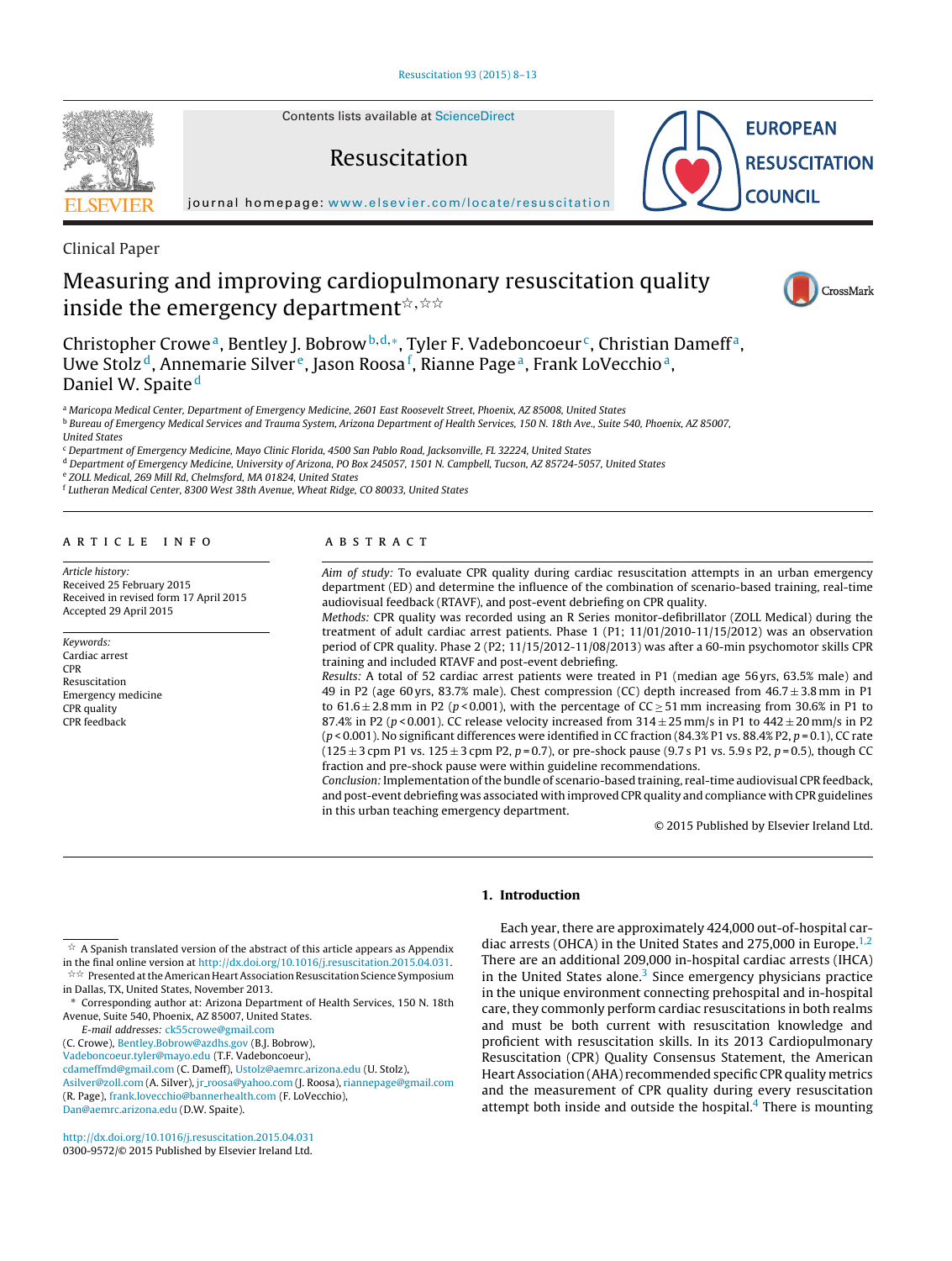clinical evidence that adherence to these CPR quality metrics results in significant increases in survival and favorable neurologic function after both OHCA and IHCA. $5-8$  Unfortunately, despite regular guideline updates and significant training efforts, healthcare providers frequently perform suboptimal CPR. Chest compression (CC) rates are highly variable and of insufficient depth, and interruptions in compressions are too frequent and too long.  $9-13$  Specific to the emergency department (ED) setting, Losert et al. reported better overall CPR performance in highly trained staff compared to cohorts in prior studies. With training alone, however, providers still did not achieve all of the CPR quality recommendations.<sup>[14](#page-5-0)</sup> One possible explanation for suboptimal CPR delivery is the lack of both concurrent and retrospective CPR quality monitoring and CPR performance feedback to providers.

In 2013, Bobrow et al. demonstrated that an emergency medical services (EMS) bundled approach of scenario-based training and real-time audiovisual feedback (RTAVF) was associated with a significant improvement in both CPR quality metric compliance and survival from OHCA.<sup>5</sup> Edelson et al. showed increased rates of return of spontaneous circulation (ROSC) for IHCA patients when CPR quality was improved through RTAVF and performance debriefing.[15](#page-5-0) Although these studies showed novel approaches to improving CPR quality, neither was performed in the ED. The purpose of this study was to analyze the impact of a bundled approach to improving CPR quality through a combination of scenario-based training, RTAVF, and post-event debriefing in the ED setting.

# **2. Methods**

# 2.1. Setting

Data were obtained from a large urban teaching ED located in Phoenix, Arizona. This ED averages 56,000 adult visits per year and is a cardiac care center with 24/7 cardiac catheterization lab capabilities. It is also a public teaching hospital with an accredited emergency medicine residency program.

### 2.2. Study design

This was a prospective, before-after study of consecutive adult patients who experienced cardiac arrest, either out-of-hospital or in the ED and had CPR performed in the ED. Traumatic cardiac arrests and patients under the age of 18 years were excluded from the study.

CPR quality was monitored using a Food and Drug Administration approved monitor-defibrillator (R-series; ZOLL Medical, Chelmsford, MA). The monitor provides RTAVF. The defibrillator pads incorporate accelerometer-based technology to measure CPR metrics including: CC depth, rate, fraction, release velocity and preshock pause. During resuscitation attempts, a numerical display on the monitor provides dynamic compression-to-compression depth and rate measurements. When compression depth falls below 51 millimeters per compression or the rate falls below 80 compressions per minute (cpm), the respective numeric display changes from a solid purple to a highlighted red and an audio prompt instructs the compressor to "push harder" or a metronome is enabled at 100 cpm. To remind the compressor to allow complete chest recoil, the words "fully release" intermittently appear on the display. When adequate compression depth and rate are consistently achieved, a diamond icon on the display, the perfusion performance indicator, slowly fills in to represent the perfusion pressure. When compression depth or rate is inadequate, or compressions are stopped, the perfusion performance indicator begins to slowly empty. Additionally, when compressions stop for 10 s,



**Fig. 1.** Code review software graphic used for data analysis and post-event debriefing.

the visual display starts a timer to alert the resuscitation team to the amount of time passed since the last compression. The timer disappears when compressions resume.

During phase 1 (P1; 11/01/2010-11/15/2012), RTAVF features on the monitor were intentionally disabled to obtain baseline CPR quality data. On the day Phase 2 (P2; 11/15/2012-11/08/2013) was implemented, clinicians, including attending physicians, residents, and nursing staff, underwent a 60 min didactic/psychomotor skill CPR training. This included several cardiac arrest scenarios emphasizing high-quality CPR and the optimal utilization of RTAVF. For those unable to attend the initial training session, focused training was provided to ensure all medical personnel were familiar with proper application and utilization of the study monitordefibrillator. During P2, RTAVF was enabled and providers were given an in-person debriefing session immediately following resuscitation events. If an immediate post-event debriefing session was not feasible, the session was conducted within 5 days. Debriefing sessions were conducted with all available participants of the event in a group setting, but occasionally on an individual basis in order to debrief as many of the participants as possible. Details of the resuscitation, including specific CPR quality data and opportunities for improvement, were discussed during the debriefing sessions in a free-form format that encouraged open dialog among members of the resuscitation team. Visual CPR metric data were created using Code Review (ZOLL Medical, Chelmsford, MA) software as shown in Fig. 1. This study was part of the Arizona Department of Health Services sanctioned statewide cardiac resuscitation quality improvement program, which is HIPAA exempt, and was also approved by the Maricopa Integrated Health Services Institutional Review Board.

## 2.3. Data collection and processing

Research staff downloaded defibrillator data to a memory card and subsequently to a password protected secured hard drive on a daily basis. The monitor automatically time stamped each individual resuscitation event allowing code files to be linked to patient EMS and hospital care reports by matching the time stamp of each CPR data file with the ED arrival date and time. Most cardiac arrest patients were readily identified by staff for submission to the statewide Save Hearts in Arizona Registry and Education (SHARE) OHCA database. Additionally, patients were identified by providers who submitted the patient medical record number and date of service to the investigators for review. Information from the nursing resuscitation flow sheets was used to annotate the code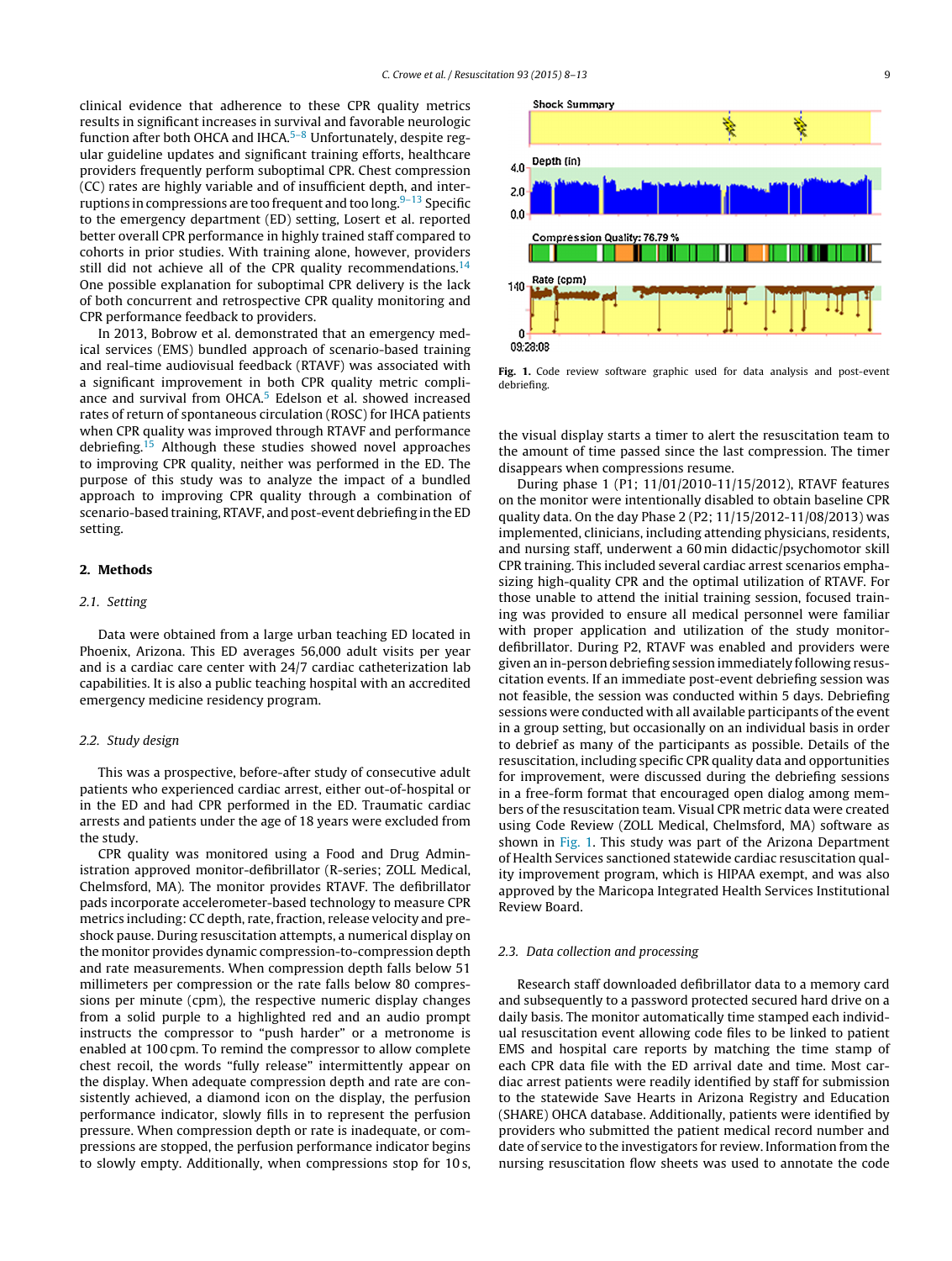files (e.g. to identify periods when a patient obtained ROSC which is required to determine the CC fraction).

# 2.4. Statistical analysis

Summary data are presented as medians with interquartile range for continuous data or as percentages with 95% confidence intervals (CIs) for categorical data. Fisher's exact test and the Kruskal–Wallis test were used for univariate comparisons between P1 and P2 for categorical and continuous data, respectively. To quantify the difference for the various CPR quality metrics from P1 to P2, we used either linear regression for continuous data with normally distributed residuals or median regression for continuous data that did not meet the assumptions of linear regression. Differences are reported as mean or median differences, along with 95% CIs and IQRs respectively. We included several potential confounders or risk factors in our regression analyses if they were either significantly associated with the outcomes ( $p \le 0.05$ ) or they were judged significant confounders by changing the coefficients for P1 vs. P2 by 10% or more compared to the model without them. For linear regression we ran model diagnostics to check for non-linear residuals and the presence of heteroscedasticity. For median regression we used robust standard errors. All analyses were performed using Stata v12.1 (Stata Corp LP, College Station, TX).

### **3. Results**

There were a total of 166 (76 P1, 90 P2) resuscitation attempts during the study period. In P1 there were 61 adult non-traumatic cardiac arrest cases of which 6 were excluded for insufficient CPR quality data and 3 were excluded due to missing patient data. The remaining 52 cases were included in P1 ( $Fig. 2$ ). In P2, there were 54 adult non-traumatic cardiac arrest cases of which 5 were excluded for missing CPR data, leaving 49 cases for analysis. Patient characteristics of the 101 cases included for analysis are presented in [Table](#page-3-0) 1, along with univariate comparisons between study periods. Initial presenting rhythm, as documented by EMS in OHCA and by the ED in ED cardiac arrests, was asystole in 33 patients (32%), pulseless electrical activity in 22 patients (22%), and ventricular fibrillation/ventricular tachycardia in 18 patients (18%). Initial rhythm was not documented in 22 (22%) cases and was documented as "other" in 6 (6%) cases. The suspected etiology of cardiac arrest was cardiac in 78 cases (77%), respiratory in 9 cases (9%), drug overdose in 7 cases (7%), and gastrointestinal bleed in 1 case (1%). There was no documented suspected etiology in 6 cases (6%). There were no differences in rates of ROSC or survival to hospital discharge between P1 and P2, though the study was not powered to detect significant differences in outcomes between the two groups.

CPR quality data are presented in [Table](#page-3-0) 2. CC depth significantly increased from  $46.7 \pm 3.8$  mm in P1 to  $61.6 \pm 2.8$  mm in P2



**Fig. 2.** Study population inclusion/exclusion flow chart.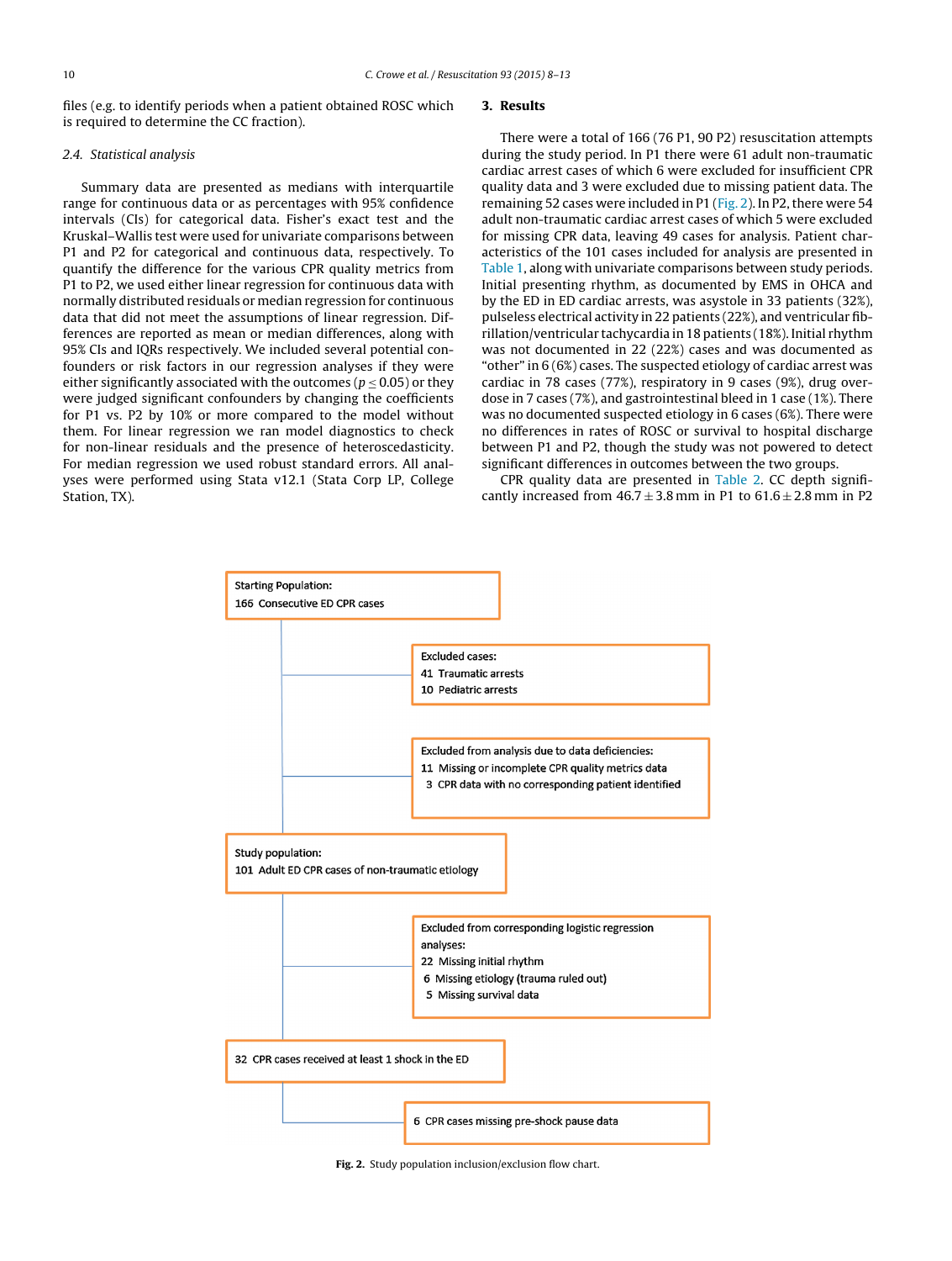| Table T                                                 |  |  |
|---------------------------------------------------------|--|--|
| Population characteristics by study period (P1 vs. P2). |  |  |

<span id="page-3-0"></span>**Table 1**

| Characteristic             | Overall      | P <sub>1</sub> | P <sub>2</sub> | p-value |
|----------------------------|--------------|----------------|----------------|---------|
| Total, no. $(\%)$          | 101(100)     | 52(51.5)       | 49(48.5)       |         |
| Age – years, median (IQR)  | 58 (45 – 70) | 56(47–72)      | $60(45-68)$    | 0.58    |
| Male sex, no. $(\%)$       | 74(73.3)     | 33(63.5)       | 41(83.7)       | 0.03    |
| Initial rhythm, no. (%)    |              |                |                | 0.84    |
| Asystole                   | 33(41.8)     | 16(42.1)       | 17(41.5)       |         |
| <b>PEA</b>                 | 22(27.9)     | 10(26.3)       | 12(29.3)       |         |
| VF/VT                      | 18(22.8)     | 8(21.1)        | 10(24.4)       |         |
| Other                      | 6(7.6)       | 4(10.5)        | 2(4.9)         |         |
| Missing, no.               | 22           | 14             | 8              |         |
| Presumed etiology, no. (%) |              |                |                | 0.43    |
| Cardiac                    | 78(82.1)     | 44(86.3)       | 34(77.3)       |         |
| Overdose                   | 7(1.1)       | 4(7.8)         | 3(6.8)         |         |
| Respiratory                | 9(7.4)       | 3(5.9)         | 6(13.6)        |         |
| GI Bleed                   | 1(9.5)       | 0(0.0)         | 1(2.3)         |         |
| Missing, no.               | 6            | 1              | 5              |         |
| Defibrillated, no. (%)     | 32(31.7)     | 18(34.6)       | 14(28.6)       | 0.53    |
| ROSC, no. (%)              | 42(41.6)     | 20(38.5)       | 22(44.9)       | 0.55    |
| Hospital outcome, no. (%)  |              |                |                | 0.42    |
| Survived to hospital DC    | 6(6.3)       | 2(4.0)         | 4(8.7)         |         |
| Died before hospital DC    | 90(93.8)     | 48 (96.0)      | 42(91.3)       |         |
| Missing, no.               | 5            | $\overline{2}$ | 3              |         |

Abbreviations: IQR, interquartile range; PEA, pulseless electrical activity; VF, ventricular fibrillation; VT, ventricular tachycardia; GI, gastrointestinal; ROSC, return of spontaneous circulation; DC, discharge.

( $p$  < 0.001), with the percentage of CC  $\geq$  51 mm increasing from 30.6% in P1 to 87.4% in P2 (p < 0.001). CC release velocity (CCRV) significantly increased from  $314 \pm 25$  mm/s in P1 to  $442 \pm 20$  mm/s in P2 ( $p$  < 0.001). No significant differences were identified in CC fraction (84.3% P1 vs. 88.4% P2,  $p = 0.1$ ), CC rate (125  $\pm$  3 cpm P1 vs.  $125 \pm 3$  cpm P2,  $p = 0.7$ ), or pre-shock pause (9.7 s P1 vs. 5.9 s P2,  $p = 0.5$ ).

# **4. Discussion**

The objective of CPR is to generate forward blood flow in order to reestablish and maintain adequate coronary and cerebral perfusion pressures until spontaneous circulation is achieved.[16](#page-5-0) High-quality CPR results in higher coronary perfusion pressures and is associated with improved survival and neurologic outcomes.<sup>5-8,17</sup> Currently, the metrics defining high-quality CPR include CC fraction of at least 80%, CC depth at least 51 mm, CC rate between 100 and 120 cpm, allowing complete chest recoil, and ventilation rate less than 12 min<sup>-1</sup> with tidal volume just to see the chest rise.<sup>4</sup> [A](#page-4-0)lthough CPR quality is closely linked to outcomes, healthcare providers generally perform suboptimal quality CPR and few routinely measure CPR performance.<sup>5,9-12,18,19</sup> The quality of CPR has also been shown to decline after care is transferred from prehospital personnel to ED providers during an ongoing resuscitation.<sup>20</sup> We found that during the pre-intervention phase, CC depth and rate did not meet published metrics. The European Resuscitation Council (ERC) suggests

|--|

CPR quality metrics by study period (P1 vs. P2).

that CPR feedback devices can assist rescuers in achieving highquality CPR targets[.21](#page-5-0) Several previous studies have evaluated CPR quality after incorporating some combination of training, RTAVF and debriefing, but none were investigated in the ED, a unique setting linking EMS and in-hospital care.<sup>5,15,19,22-24</sup> These studies showed closer adherence to CPR quality metrics in both the prehospital and in-hospital settings after implementing their interventions designed to improved CPR quality.<sup>5,15,22-24</sup>

With the recent AHA consensus statement calling for routine CPR monitoring and continuous quality improvement for all resuscitation attempts, it is important to identify effective strategies to operationalize the CPR quality improvement process. $4$  There is a growing gap between the science of cardiac resuscitation and the care delivered during resuscitation attempts[.4](#page-4-0) In order to maximize survival and neurologic outcomes, it is imperative that healthcare providers understand both the cognitive aspects of high-quality CPR and the psychomotor skills and team dynamics required to provide this therapy to cardiac arrest patients. The central purpose of this study was achieved in measuring and improving the CPR quality delivered inside this urban teaching ED.

The CPR metric of chest compression depth has been linked to coronary and cerebral perfusion, and survival from cardiac arrest.<sup>6,24,25</sup> Edelson et al. demonstrated increased defibrillation success with deeper chest compressions and Vadeboncoeur et al. showed that chest compressions greater than 51 mm were linked to improved survival and neurologic outcomes after OHCA.<sup>[6,25](#page-4-0)</sup> Clinical studies suggest that the majority of compressions provided during prehospital resuscitations do not meet guideline recommendations for depth.[13,19](#page-5-0) In our analysis, mean CC depth increased significantly from  $46.7 \pm 3.8$  mm to  $61.6 \pm 2.8$  mm between P1 and P2. and the number of compressions meeting the AHA guideline recommendation of at least 51 mm increased substantially from 30.6% to 87.4%.

Inadequate chest recoil critically hinders coronary and cerebral perfusion pressures in animal studies. $26,27$  Additionally, two human studies have implicated incomplete chest wall recoil as negatively impacting hemodynamics, but were not performed on cardiac arrest patients. $28,29$  The available cardiac arrest literature describes a lack of chest wall recoil during resuscitation from both OHCA and IHCA[.19,30–32](#page-5-0) CCRV measures the maximum velocity of the compression upstroke. $33$  In this study, CCRV increased significantly from P1 to P2  $(314 \pm 25 \text{ mm/s}$  in P1 to  $442 \pm 20 \text{ mm/s}$  in P2;  $p$  < 0.001). Importantly, CCRV and complete chest recoil are not synonymous. CCRV measures the velocity of decompression rather than the completeness of decompression. Theoretically, achieving faster chest recoil would augment the negative intrathoracic suction and thus improve venous return to the heart.<sup>34</sup> Although complete chest recoil is a recommended goal in CPR, specific CCRV targets have not yet been defined. Based on the available literature it is likely that faster CCRV is desirable. Further investigation into CCRV and its effect on outcomes is needed.

| CPR metrics                                           | Phase 1           | Phase 2            | Difference, P1 to P2 (95% CI) | <i>p</i> -value |
|-------------------------------------------------------|-------------------|--------------------|-------------------------------|-----------------|
| Mean CC Depth – mm, mean $(95\% \text{ CI})^{\ast}$ . | 46.7(42.9, 50.5)  | 61.6 (58.7, 64.4)  | 14.2 (9.4, 19.1)              | < 0.001         |
| Percent of $CCs > 51$ mm, median (95% CI)             | 30.6 (18.3, 42.9) | 87.4 (74.6, 100.1) | 56.7 (39.0, 74.4)             | < 0.001         |
| Mean CCRV (mm/s), mean $(95\% \text{ CI})^*$ .        | 314(289, 338)     | 442 (422, 462)     | 129(97, 160)                  | < 0.001         |
| CC Fraction $-$ %, median (95% CI) $\cdots$           | 84.3 (80.8, 87.7) | 88.4 (84.8, 91.9)  | $4.1$ (-0.9, 9.1)             | 0.1             |
| Mean CC rate – $CCs/min$ , mean $(95\% CI)^{*}$       | 125 (122, 128)    | 125 (122, 127)     | $-1(-6, 4)^{***}$             | 0.65            |
| Pre-shock pause–sec., median (95% CI)**               | 9.7(3.0, 16.3)    | 5.9(0, 13.9)       | $-3.8(-14.2, 6.7)$            | 0.5             |

Abbreviations: CC, chest compression; CCRV, chest compression release velocity; CI, confidence interval; CPR, cardiopulmonary resuscitation; IQR, interquartile range; P1, phase 1; P2, phase 2; min., minute; mm, millimeters; sec., seconds.

Linear regression.

\*\* Adjusted for age.

Median regression.

Difference due to rounding.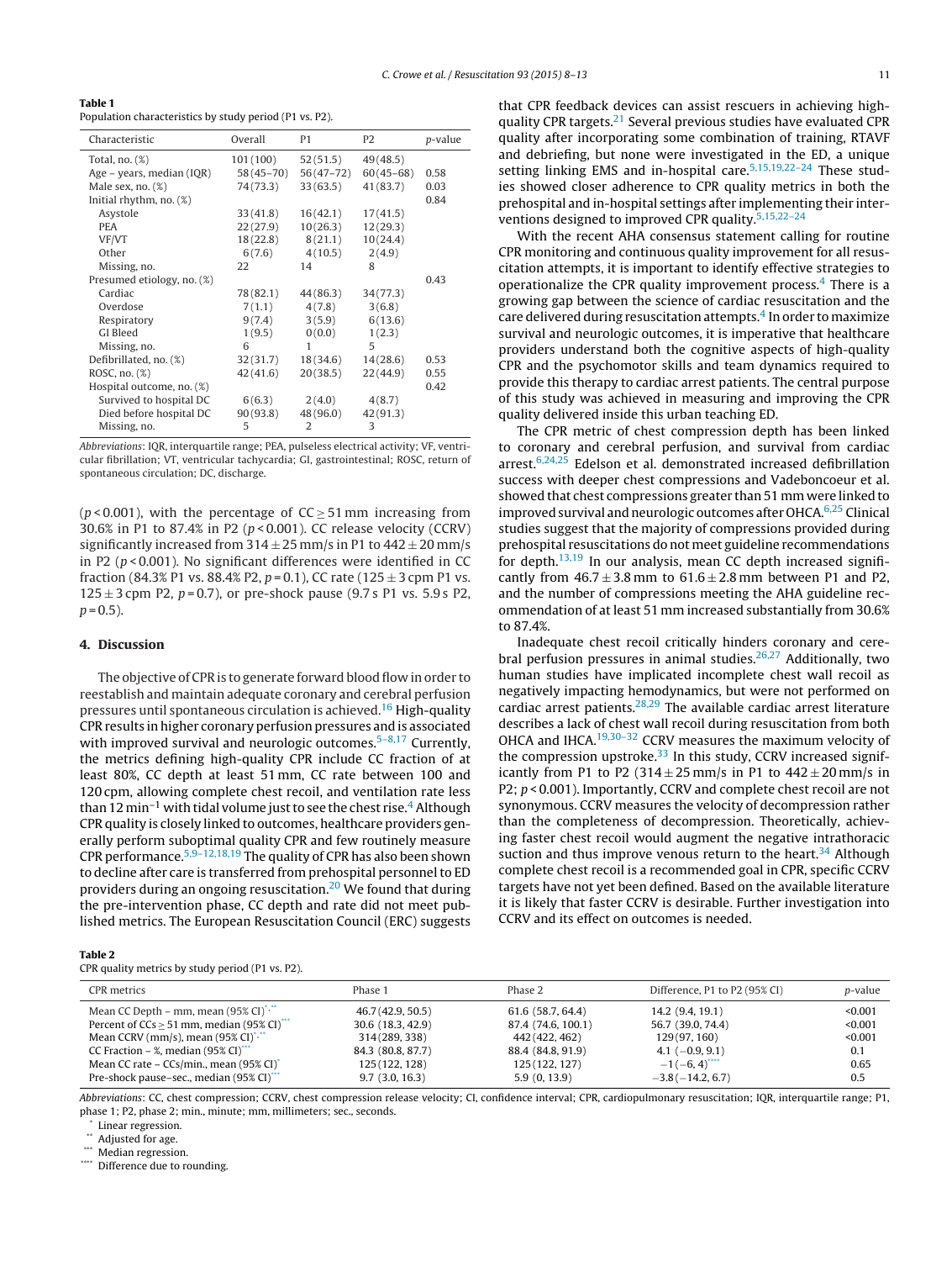<span id="page-4-0"></span>Although our intervention was associated with significant improvements in two critical CPR metrics, not all CPR metrics improved. Specifically the CC rate, fraction and the pre-shock pause were unchanged in our study. Compressions were performed at an average rate of 125 cpm in both phases. While the optimal compression rate remains unknown, 125 falls outside of the AHA recommended 100-120 cpm.<sup>4</sup> Idris et al. has shown that ROSC rates peaked at 125 cpm and then rapidly decreased at higher rates. $35$  One explanation for our excessive compression rates is that the majority of our study was performed under the AHA/ERC 2010 Guidelines' recommended rate of greater than  $100$  cpm. $21,36$ Maintaining a rate under 120 was not an established metric in P1 and a rate ceiling of 120 cpm was not introduced until late in P2. Additionally, while the study monitor-defibrillator enabled a metronome when CC rates fell below 100 cpm, there was no upper limit of CC rate that would induce the defibrillator to prompt the compressor to slow down. This highlights the need for technologies to be continuously updated to match current recommendations.

Christenson et al. determined that CC fraction is an independent predictor of survival from OHCAs with an initial rhythm of ventricular fibrillation or ventricular tachycardia.8 The importance of CC fraction is further described by Berg et al. showing decreased coronary perfusion pressure with frequent CC interruptions.<sup>16</sup> Although our baseline CC fraction of 84.3% met recommendations (CC fraction target >80%), there was a small increase to 88.4% in P2 which was not statistically significant.

Median pre-shock pause duration in our study was 9.7 s  $(10R 4.9-18.8)$  in P1 and 5.9 s  $(10R 3.0-13.0)$  in P2  $(p=0.5)$ . While there was not a statistical improvement from P1 to P2, the pre-shock pause for P1 was already less than the recommended 10 s. Although a timer on the defibrillator appears when compressions are stopped, it is not visible until 10 s after the last compression, making it ineffective in helping to achieve a pre-shock pause of less than 10 s. It may be worth investigating successful strategies for further decreasing the pre-shock pause such as filtered rhythm analysis and charging during compressions.7,25

While we are unable to determine the relative impact of each aspect of our CPR quality bundle, the authors believe that the comprehensive approach is necessary. From our experience, the initial training is critical to team dynamics and the optimal utilization of RTAVF. Debriefing sessions provide an opportunity to learn from deficiencies and act as training refreshers.

# 4.1. Limitations

There were several limitations of this study. It was necessary to eliminate 11 study participants because event data was not captured during the resuscitations. However, we have no reason to believe these patients differed significantly from our study subjects. Ventilation rate and tidal volume were not measured in this analysis. While the current recommendations for ventilation rate less than 12 breaths/min and tidal volume enough to see chest rise were part of the training, we did not have RTAVF or debriefing on ventilation.

Additional study limitations include being a single-center, nonrandomized, non-blinded, study. We acknowledge the Hawthorne effect may be, in part, responsible for our results. However, ED providers knew their CPR was being measured in both P1 and P2. There were also variations in the level of training and proficiency of individual providers which we did not account for and may have affected our results. This study was underpowered to assess for outcomes such as survival to discharge and neurologic function of survivors.

### 4.2. Future study

Areas of potential future investigation include studies powered to determine the impact of improved ED CPR quality on survival and neurologic outcomes. Future studies could also include a feedback component for the upper limit of recommended CC rate and technologies or techniques designed to impact the pre-shock pause. Additionally, studies that include ventilation rate and tidal volume monitoring with corresponding feedback to keep ventilations rates below 12 breaths per minute and tidal volumes to minimal chest rise would be worth pursuing for evaluation of comprehensive CPR performance.

We used RTAVF devices to improve ED CPR quality in our study. An alternative approach may be the use of mechanical CPR devices, particularly for prolonged resuscitation attempts. However, even with this approach, high-quality manual CPR is necessary prior to the application of a mechanical device.

### **5. Conclusions**

We found that implementation of a CPR quality bundle of care including scenario-based training, real-time audiovisual feedback, and post-event debriefing was associated with improvements in CPRquality ina large urbanteaching emergency department during adult cardiac resuscitations.

# **Conflicts of interest statement**

Annemarie Silver, PhD, is an employee of Zoll Medical Corporation. Drs. Bobrow and Spaite disclose that the University of Arizona receives support from the Medtronic Foundation involving community-based translation of resuscitation science.

### **Acknowledgements**

The authors thank Paula Brazil, Vonnie Fuentes, and Marcia Hefner for their contributions to this project. ZOLL Medical Corporation assisted in the data collection for this study.

### **References**

- 1. [Go](http://refhub.elsevier.com/S0300-9572(15)00197-5/sbref0185) [AS,](http://refhub.elsevier.com/S0300-9572(15)00197-5/sbref0185) [Mozaffarian](http://refhub.elsevier.com/S0300-9572(15)00197-5/sbref0185) [D,](http://refhub.elsevier.com/S0300-9572(15)00197-5/sbref0185) [Roger](http://refhub.elsevier.com/S0300-9572(15)00197-5/sbref0185) [VL,](http://refhub.elsevier.com/S0300-9572(15)00197-5/sbref0185) [et](http://refhub.elsevier.com/S0300-9572(15)00197-5/sbref0185) [al.](http://refhub.elsevier.com/S0300-9572(15)00197-5/sbref0185) [Heart](http://refhub.elsevier.com/S0300-9572(15)00197-5/sbref0185) [disease](http://refhub.elsevier.com/S0300-9572(15)00197-5/sbref0185) [and](http://refhub.elsevier.com/S0300-9572(15)00197-5/sbref0185) [stroke](http://refhub.elsevier.com/S0300-9572(15)00197-5/sbref0185) [statistics](http://refhub.elsevier.com/S0300-9572(15)00197-5/sbref0185) – [2014](http://refhub.elsevier.com/S0300-9572(15)00197-5/sbref0185) [update:](http://refhub.elsevier.com/S0300-9572(15)00197-5/sbref0185) [a](http://refhub.elsevier.com/S0300-9572(15)00197-5/sbref0185) [report](http://refhub.elsevier.com/S0300-9572(15)00197-5/sbref0185) [from](http://refhub.elsevier.com/S0300-9572(15)00197-5/sbref0185) [the](http://refhub.elsevier.com/S0300-9572(15)00197-5/sbref0185) [American](http://refhub.elsevier.com/S0300-9572(15)00197-5/sbref0185) [Heart](http://refhub.elsevier.com/S0300-9572(15)00197-5/sbref0185) [Association.](http://refhub.elsevier.com/S0300-9572(15)00197-5/sbref0185) [Circulation](http://refhub.elsevier.com/S0300-9572(15)00197-5/sbref0185) [2014;129:e28](http://refhub.elsevier.com/S0300-9572(15)00197-5/sbref0185)–[92.](http://refhub.elsevier.com/S0300-9572(15)00197-5/sbref0185)
- 2. [Atwood](http://refhub.elsevier.com/S0300-9572(15)00197-5/sbref0190) [C,](http://refhub.elsevier.com/S0300-9572(15)00197-5/sbref0190) [Eisenberg](http://refhub.elsevier.com/S0300-9572(15)00197-5/sbref0190) [MS,](http://refhub.elsevier.com/S0300-9572(15)00197-5/sbref0190) [Herlitz](http://refhub.elsevier.com/S0300-9572(15)00197-5/sbref0190) [J,](http://refhub.elsevier.com/S0300-9572(15)00197-5/sbref0190) [Rea](http://refhub.elsevier.com/S0300-9572(15)00197-5/sbref0190) [TD.](http://refhub.elsevier.com/S0300-9572(15)00197-5/sbref0190) [Incidence](http://refhub.elsevier.com/S0300-9572(15)00197-5/sbref0190) [of](http://refhub.elsevier.com/S0300-9572(15)00197-5/sbref0190) [EMS-treated](http://refhub.elsevier.com/S0300-9572(15)00197-5/sbref0190) [out-of](http://refhub.elsevier.com/S0300-9572(15)00197-5/sbref0190)[hospital](http://refhub.elsevier.com/S0300-9572(15)00197-5/sbref0190) [cardiac](http://refhub.elsevier.com/S0300-9572(15)00197-5/sbref0190) [arrest](http://refhub.elsevier.com/S0300-9572(15)00197-5/sbref0190) [in](http://refhub.elsevier.com/S0300-9572(15)00197-5/sbref0190) [Europe.](http://refhub.elsevier.com/S0300-9572(15)00197-5/sbref0190) [Resuscitation](http://refhub.elsevier.com/S0300-9572(15)00197-5/sbref0190) [2005;67:75](http://refhub.elsevier.com/S0300-9572(15)00197-5/sbref0190)–[80.](http://refhub.elsevier.com/S0300-9572(15)00197-5/sbref0190)
- 3. [Merchant](http://refhub.elsevier.com/S0300-9572(15)00197-5/sbref0195) [RM,](http://refhub.elsevier.com/S0300-9572(15)00197-5/sbref0195) [Yang](http://refhub.elsevier.com/S0300-9572(15)00197-5/sbref0195) [L,](http://refhub.elsevier.com/S0300-9572(15)00197-5/sbref0195) [Becker](http://refhub.elsevier.com/S0300-9572(15)00197-5/sbref0195) [LB,](http://refhub.elsevier.com/S0300-9572(15)00197-5/sbref0195) [et](http://refhub.elsevier.com/S0300-9572(15)00197-5/sbref0195) [al.](http://refhub.elsevier.com/S0300-9572(15)00197-5/sbref0195) [Incidence](http://refhub.elsevier.com/S0300-9572(15)00197-5/sbref0195) [of](http://refhub.elsevier.com/S0300-9572(15)00197-5/sbref0195) [treated](http://refhub.elsevier.com/S0300-9572(15)00197-5/sbref0195) [cardiac](http://refhub.elsevier.com/S0300-9572(15)00197-5/sbref0195) [arrest](http://refhub.elsevier.com/S0300-9572(15)00197-5/sbref0195) [in](http://refhub.elsevier.com/S0300-9572(15)00197-5/sbref0195) [hospitalized](http://refhub.elsevier.com/S0300-9572(15)00197-5/sbref0195) [patients](http://refhub.elsevier.com/S0300-9572(15)00197-5/sbref0195) [in](http://refhub.elsevier.com/S0300-9572(15)00197-5/sbref0195) [the](http://refhub.elsevier.com/S0300-9572(15)00197-5/sbref0195) [United](http://refhub.elsevier.com/S0300-9572(15)00197-5/sbref0195) [States.](http://refhub.elsevier.com/S0300-9572(15)00197-5/sbref0195) [Crit](http://refhub.elsevier.com/S0300-9572(15)00197-5/sbref0195) [Care](http://refhub.elsevier.com/S0300-9572(15)00197-5/sbref0195) [Med](http://refhub.elsevier.com/S0300-9572(15)00197-5/sbref0195) [2011;39:2401](http://refhub.elsevier.com/S0300-9572(15)00197-5/sbref0195)–[6.](http://refhub.elsevier.com/S0300-9572(15)00197-5/sbref0195)
- 4. [Meaney](http://refhub.elsevier.com/S0300-9572(15)00197-5/sbref0200) [PA,](http://refhub.elsevier.com/S0300-9572(15)00197-5/sbref0200) [Bobrow](http://refhub.elsevier.com/S0300-9572(15)00197-5/sbref0200) [BJ,](http://refhub.elsevier.com/S0300-9572(15)00197-5/sbref0200) [Mancini](http://refhub.elsevier.com/S0300-9572(15)00197-5/sbref0200) [ME,](http://refhub.elsevier.com/S0300-9572(15)00197-5/sbref0200) [et](http://refhub.elsevier.com/S0300-9572(15)00197-5/sbref0200) [al.](http://refhub.elsevier.com/S0300-9572(15)00197-5/sbref0200) [Cardiopulmonary](http://refhub.elsevier.com/S0300-9572(15)00197-5/sbref0200) [resuscitation](http://refhub.elsevier.com/S0300-9572(15)00197-5/sbref0200) [quality:](http://refhub.elsevier.com/S0300-9572(15)00197-5/sbref0200) [\[corrected\]](http://refhub.elsevier.com/S0300-9572(15)00197-5/sbref0200) [improving](http://refhub.elsevier.com/S0300-9572(15)00197-5/sbref0200) [cardiac](http://refhub.elsevier.com/S0300-9572(15)00197-5/sbref0200) [resuscitation](http://refhub.elsevier.com/S0300-9572(15)00197-5/sbref0200) [outcomes](http://refhub.elsevier.com/S0300-9572(15)00197-5/sbref0200) [both](http://refhub.elsevier.com/S0300-9572(15)00197-5/sbref0200) [inside](http://refhub.elsevier.com/S0300-9572(15)00197-5/sbref0200) [and](http://refhub.elsevier.com/S0300-9572(15)00197-5/sbref0200) [outside](http://refhub.elsevier.com/S0300-9572(15)00197-5/sbref0200) [the](http://refhub.elsevier.com/S0300-9572(15)00197-5/sbref0200) [hospital:](http://refhub.elsevier.com/S0300-9572(15)00197-5/sbref0200) [a](http://refhub.elsevier.com/S0300-9572(15)00197-5/sbref0200) [consensus](http://refhub.elsevier.com/S0300-9572(15)00197-5/sbref0200) [statement](http://refhub.elsevier.com/S0300-9572(15)00197-5/sbref0200) [from](http://refhub.elsevier.com/S0300-9572(15)00197-5/sbref0200) [the](http://refhub.elsevier.com/S0300-9572(15)00197-5/sbref0200) [American](http://refhub.elsevier.com/S0300-9572(15)00197-5/sbref0200) [Heart](http://refhub.elsevier.com/S0300-9572(15)00197-5/sbref0200) [Associa](http://refhub.elsevier.com/S0300-9572(15)00197-5/sbref0200)[tion.](http://refhub.elsevier.com/S0300-9572(15)00197-5/sbref0200) [Circulation](http://refhub.elsevier.com/S0300-9572(15)00197-5/sbref0200) [2013;128:417–35.](http://refhub.elsevier.com/S0300-9572(15)00197-5/sbref0200)
- 5. [Bobrow](http://refhub.elsevier.com/S0300-9572(15)00197-5/sbref0205) [BJ,Vadeboncoeur](http://refhub.elsevier.com/S0300-9572(15)00197-5/sbref0205) [TF,](http://refhub.elsevier.com/S0300-9572(15)00197-5/sbref0205) [Stolz](http://refhub.elsevier.com/S0300-9572(15)00197-5/sbref0205) [U,](http://refhub.elsevier.com/S0300-9572(15)00197-5/sbref0205) [et](http://refhub.elsevier.com/S0300-9572(15)00197-5/sbref0205) [al.](http://refhub.elsevier.com/S0300-9572(15)00197-5/sbref0205) [The](http://refhub.elsevier.com/S0300-9572(15)00197-5/sbref0205) [influence](http://refhub.elsevier.com/S0300-9572(15)00197-5/sbref0205) [of](http://refhub.elsevier.com/S0300-9572(15)00197-5/sbref0205) [scenario-based](http://refhub.elsevier.com/S0300-9572(15)00197-5/sbref0205) [train](http://refhub.elsevier.com/S0300-9572(15)00197-5/sbref0205)[ing](http://refhub.elsevier.com/S0300-9572(15)00197-5/sbref0205) [and](http://refhub.elsevier.com/S0300-9572(15)00197-5/sbref0205) [real-time](http://refhub.elsevier.com/S0300-9572(15)00197-5/sbref0205) [audiovisual](http://refhub.elsevier.com/S0300-9572(15)00197-5/sbref0205) [feedback](http://refhub.elsevier.com/S0300-9572(15)00197-5/sbref0205) [on](http://refhub.elsevier.com/S0300-9572(15)00197-5/sbref0205) [out-of-hospital](http://refhub.elsevier.com/S0300-9572(15)00197-5/sbref0205) [cardiopulmonary](http://refhub.elsevier.com/S0300-9572(15)00197-5/sbref0205) resuscitation quality and survival from out-of-hospital [cardiac](http://refhub.elsevier.com/S0300-9572(15)00197-5/sbref0205) arrest. Ann Emerg [Med](http://refhub.elsevier.com/S0300-9572(15)00197-5/sbref0205) [2013;62.](http://refhub.elsevier.com/S0300-9572(15)00197-5/sbref0205) [pp.](http://refhub.elsevier.com/S0300-9572(15)00197-5/sbref0205) [47–56.e1.](http://refhub.elsevier.com/S0300-9572(15)00197-5/sbref0205)
- 6. [Vadeboncoeur](http://refhub.elsevier.com/S0300-9572(15)00197-5/sbref0210) [T,](http://refhub.elsevier.com/S0300-9572(15)00197-5/sbref0210) [Stolz](http://refhub.elsevier.com/S0300-9572(15)00197-5/sbref0210) [U,](http://refhub.elsevier.com/S0300-9572(15)00197-5/sbref0210) [Panchal](http://refhub.elsevier.com/S0300-9572(15)00197-5/sbref0210) [A,](http://refhub.elsevier.com/S0300-9572(15)00197-5/sbref0210) [et](http://refhub.elsevier.com/S0300-9572(15)00197-5/sbref0210) [al.](http://refhub.elsevier.com/S0300-9572(15)00197-5/sbref0210) [Chest](http://refhub.elsevier.com/S0300-9572(15)00197-5/sbref0210) [compression](http://refhub.elsevier.com/S0300-9572(15)00197-5/sbref0210) [depth](http://refhub.elsevier.com/S0300-9572(15)00197-5/sbref0210) [and](http://refhub.elsevier.com/S0300-9572(15)00197-5/sbref0210) [survival](http://refhub.elsevier.com/S0300-9572(15)00197-5/sbref0210) [in](http://refhub.elsevier.com/S0300-9572(15)00197-5/sbref0210) [out-of-hospital](http://refhub.elsevier.com/S0300-9572(15)00197-5/sbref0210) [cardiac](http://refhub.elsevier.com/S0300-9572(15)00197-5/sbref0210) [arrest.](http://refhub.elsevier.com/S0300-9572(15)00197-5/sbref0210) [Resuscitation](http://refhub.elsevier.com/S0300-9572(15)00197-5/sbref0210) [2014;85:182–8.](http://refhub.elsevier.com/S0300-9572(15)00197-5/sbref0210)
- 7. [Cheskes](http://refhub.elsevier.com/S0300-9572(15)00197-5/sbref0215) [S,](http://refhub.elsevier.com/S0300-9572(15)00197-5/sbref0215) [Schmicker](http://refhub.elsevier.com/S0300-9572(15)00197-5/sbref0215) [RH,](http://refhub.elsevier.com/S0300-9572(15)00197-5/sbref0215) [Christenson](http://refhub.elsevier.com/S0300-9572(15)00197-5/sbref0215) [J,](http://refhub.elsevier.com/S0300-9572(15)00197-5/sbref0215) [et](http://refhub.elsevier.com/S0300-9572(15)00197-5/sbref0215) [al.](http://refhub.elsevier.com/S0300-9572(15)00197-5/sbref0215) [Perishock](http://refhub.elsevier.com/S0300-9572(15)00197-5/sbref0215) [pause:](http://refhub.elsevier.com/S0300-9572(15)00197-5/sbref0215) [an](http://refhub.elsevier.com/S0300-9572(15)00197-5/sbref0215) [independent](http://refhub.elsevier.com/S0300-9572(15)00197-5/sbref0215) [predictor](http://refhub.elsevier.com/S0300-9572(15)00197-5/sbref0215) [of](http://refhub.elsevier.com/S0300-9572(15)00197-5/sbref0215) [survival](http://refhub.elsevier.com/S0300-9572(15)00197-5/sbref0215) [from](http://refhub.elsevier.com/S0300-9572(15)00197-5/sbref0215) [out-of-hospital](http://refhub.elsevier.com/S0300-9572(15)00197-5/sbref0215) [shockable](http://refhub.elsevier.com/S0300-9572(15)00197-5/sbref0215) [cardiac](http://refhub.elsevier.com/S0300-9572(15)00197-5/sbref0215) [arrest.](http://refhub.elsevier.com/S0300-9572(15)00197-5/sbref0215) [Circulation](http://refhub.elsevier.com/S0300-9572(15)00197-5/sbref0215) [2011;124:58–66.](http://refhub.elsevier.com/S0300-9572(15)00197-5/sbref0215)
- 8. [Christenson](http://refhub.elsevier.com/S0300-9572(15)00197-5/sbref0220) [J,](http://refhub.elsevier.com/S0300-9572(15)00197-5/sbref0220) [Andrusiek](http://refhub.elsevier.com/S0300-9572(15)00197-5/sbref0220) [D,](http://refhub.elsevier.com/S0300-9572(15)00197-5/sbref0220) [Everson-Stewart](http://refhub.elsevier.com/S0300-9572(15)00197-5/sbref0220) [S,](http://refhub.elsevier.com/S0300-9572(15)00197-5/sbref0220) [et](http://refhub.elsevier.com/S0300-9572(15)00197-5/sbref0220) [al.](http://refhub.elsevier.com/S0300-9572(15)00197-5/sbref0220) [Chest](http://refhub.elsevier.com/S0300-9572(15)00197-5/sbref0220) [compression](http://refhub.elsevier.com/S0300-9572(15)00197-5/sbref0220) [frac](http://refhub.elsevier.com/S0300-9572(15)00197-5/sbref0220)[tion](http://refhub.elsevier.com/S0300-9572(15)00197-5/sbref0220) [determines](http://refhub.elsevier.com/S0300-9572(15)00197-5/sbref0220) [survival](http://refhub.elsevier.com/S0300-9572(15)00197-5/sbref0220) [in](http://refhub.elsevier.com/S0300-9572(15)00197-5/sbref0220) [patients](http://refhub.elsevier.com/S0300-9572(15)00197-5/sbref0220) [with](http://refhub.elsevier.com/S0300-9572(15)00197-5/sbref0220) [out-of-hospital](http://refhub.elsevier.com/S0300-9572(15)00197-5/sbref0220) [ventricular](http://refhub.elsevier.com/S0300-9572(15)00197-5/sbref0220) [fibrillation.](http://refhub.elsevier.com/S0300-9572(15)00197-5/sbref0220) [Circulation](http://refhub.elsevier.com/S0300-9572(15)00197-5/sbref0220) [2009;120:1241–7.](http://refhub.elsevier.com/S0300-9572(15)00197-5/sbref0220)
- 9. [Ashton](http://refhub.elsevier.com/S0300-9572(15)00197-5/sbref0225) [A,](http://refhub.elsevier.com/S0300-9572(15)00197-5/sbref0225) [McCluskey](http://refhub.elsevier.com/S0300-9572(15)00197-5/sbref0225) [A,](http://refhub.elsevier.com/S0300-9572(15)00197-5/sbref0225) [Gwinnutt](http://refhub.elsevier.com/S0300-9572(15)00197-5/sbref0225) [CL,](http://refhub.elsevier.com/S0300-9572(15)00197-5/sbref0225) [Keenan](http://refhub.elsevier.com/S0300-9572(15)00197-5/sbref0225) [AM.](http://refhub.elsevier.com/S0300-9572(15)00197-5/sbref0225) [Effect](http://refhub.elsevier.com/S0300-9572(15)00197-5/sbref0225) [of](http://refhub.elsevier.com/S0300-9572(15)00197-5/sbref0225) [rescuer](http://refhub.elsevier.com/S0300-9572(15)00197-5/sbref0225) [fatigue](http://refhub.elsevier.com/S0300-9572(15)00197-5/sbref0225) [on](http://refhub.elsevier.com/S0300-9572(15)00197-5/sbref0225) [performance](http://refhub.elsevier.com/S0300-9572(15)00197-5/sbref0225) [of](http://refhub.elsevier.com/S0300-9572(15)00197-5/sbref0225) [continuous](http://refhub.elsevier.com/S0300-9572(15)00197-5/sbref0225) [external](http://refhub.elsevier.com/S0300-9572(15)00197-5/sbref0225) [chest](http://refhub.elsevier.com/S0300-9572(15)00197-5/sbref0225) [compressions](http://refhub.elsevier.com/S0300-9572(15)00197-5/sbref0225) [over](http://refhub.elsevier.com/S0300-9572(15)00197-5/sbref0225) [3](http://refhub.elsevier.com/S0300-9572(15)00197-5/sbref0225) [min.](http://refhub.elsevier.com/S0300-9572(15)00197-5/sbref0225) [Resuscita](http://refhub.elsevier.com/S0300-9572(15)00197-5/sbref0225)[tion](http://refhub.elsevier.com/S0300-9572(15)00197-5/sbref0225) [2002;55:151](http://refhub.elsevier.com/S0300-9572(15)00197-5/sbref0225)–[5.](http://refhub.elsevier.com/S0300-9572(15)00197-5/sbref0225)
- 10. [Abella](http://refhub.elsevier.com/S0300-9572(15)00197-5/sbref0230) [BS,](http://refhub.elsevier.com/S0300-9572(15)00197-5/sbref0230) [Sandbo](http://refhub.elsevier.com/S0300-9572(15)00197-5/sbref0230) [N,](http://refhub.elsevier.com/S0300-9572(15)00197-5/sbref0230) [Vassilatos](http://refhub.elsevier.com/S0300-9572(15)00197-5/sbref0230) [P,](http://refhub.elsevier.com/S0300-9572(15)00197-5/sbref0230) [et](http://refhub.elsevier.com/S0300-9572(15)00197-5/sbref0230) [al.](http://refhub.elsevier.com/S0300-9572(15)00197-5/sbref0230) [Chest](http://refhub.elsevier.com/S0300-9572(15)00197-5/sbref0230) [compression](http://refhub.elsevier.com/S0300-9572(15)00197-5/sbref0230) [rates](http://refhub.elsevier.com/S0300-9572(15)00197-5/sbref0230) [during](http://refhub.elsevier.com/S0300-9572(15)00197-5/sbref0230) [cardiopulmonary](http://refhub.elsevier.com/S0300-9572(15)00197-5/sbref0230) [resuscitation](http://refhub.elsevier.com/S0300-9572(15)00197-5/sbref0230) [are](http://refhub.elsevier.com/S0300-9572(15)00197-5/sbref0230) [suboptimal:](http://refhub.elsevier.com/S0300-9572(15)00197-5/sbref0230) [a](http://refhub.elsevier.com/S0300-9572(15)00197-5/sbref0230) [prospective](http://refhub.elsevier.com/S0300-9572(15)00197-5/sbref0230) [study](http://refhub.elsevier.com/S0300-9572(15)00197-5/sbref0230) [during](http://refhub.elsevier.com/S0300-9572(15)00197-5/sbref0230) [in](http://refhub.elsevier.com/S0300-9572(15)00197-5/sbref0230)[hospital](http://refhub.elsevier.com/S0300-9572(15)00197-5/sbref0230) [cardiac](http://refhub.elsevier.com/S0300-9572(15)00197-5/sbref0230) [arrest.](http://refhub.elsevier.com/S0300-9572(15)00197-5/sbref0230) [Circulation](http://refhub.elsevier.com/S0300-9572(15)00197-5/sbref0230) [2005;111:428–34.](http://refhub.elsevier.com/S0300-9572(15)00197-5/sbref0230)
- 11. [Travers](http://refhub.elsevier.com/S0300-9572(15)00197-5/sbref0235) [AH,](http://refhub.elsevier.com/S0300-9572(15)00197-5/sbref0235) [Rea](http://refhub.elsevier.com/S0300-9572(15)00197-5/sbref0235) [TD,](http://refhub.elsevier.com/S0300-9572(15)00197-5/sbref0235) [Bobrow](http://refhub.elsevier.com/S0300-9572(15)00197-5/sbref0235) [BJ,](http://refhub.elsevier.com/S0300-9572(15)00197-5/sbref0235) [et](http://refhub.elsevier.com/S0300-9572(15)00197-5/sbref0235) [al.](http://refhub.elsevier.com/S0300-9572(15)00197-5/sbref0235) [Part](http://refhub.elsevier.com/S0300-9572(15)00197-5/sbref0235) [4:](http://refhub.elsevier.com/S0300-9572(15)00197-5/sbref0235) [CPR](http://refhub.elsevier.com/S0300-9572(15)00197-5/sbref0235) [Overview:](http://refhub.elsevier.com/S0300-9572(15)00197-5/sbref0235) [2010](http://refhub.elsevier.com/S0300-9572(15)00197-5/sbref0235) [American](http://refhub.elsevier.com/S0300-9572(15)00197-5/sbref0235) [Heart](http://refhub.elsevier.com/S0300-9572(15)00197-5/sbref0235) [Association](http://refhub.elsevier.com/S0300-9572(15)00197-5/sbref0235) [Guidelines](http://refhub.elsevier.com/S0300-9572(15)00197-5/sbref0235) [for](http://refhub.elsevier.com/S0300-9572(15)00197-5/sbref0235) [Cardiopulmonary](http://refhub.elsevier.com/S0300-9572(15)00197-5/sbref0235) [Resuscitation](http://refhub.elsevier.com/S0300-9572(15)00197-5/sbref0235) [and](http://refhub.elsevier.com/S0300-9572(15)00197-5/sbref0235) [Emergency](http://refhub.elsevier.com/S0300-9572(15)00197-5/sbref0235) [Car](http://refhub.elsevier.com/S0300-9572(15)00197-5/sbref0235)[diovascular](http://refhub.elsevier.com/S0300-9572(15)00197-5/sbref0235) [Care.](http://refhub.elsevier.com/S0300-9572(15)00197-5/sbref0235) [Circulation](http://refhub.elsevier.com/S0300-9572(15)00197-5/sbref0235) [2010;122:S676](http://refhub.elsevier.com/S0300-9572(15)00197-5/sbref0235)–[84.](http://refhub.elsevier.com/S0300-9572(15)00197-5/sbref0235)